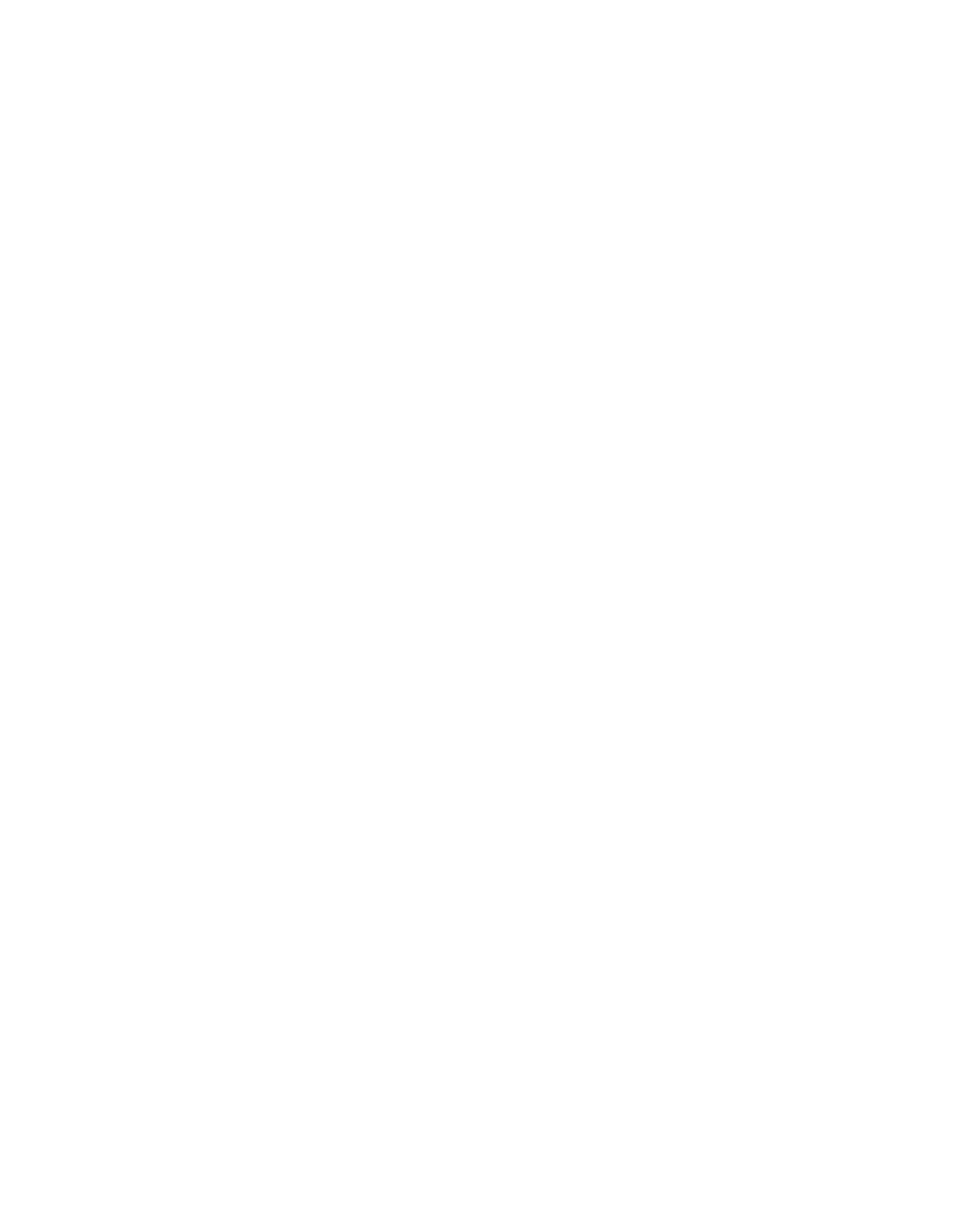# **Models Listed Generally From West to East**

|             | <b>Intra-America Seas</b>                                                                                                        |
|-------------|----------------------------------------------------------------------------------------------------------------------------------|
| <b>39</b> ) | Intra-America Seas (includes ALL coastal areas around the State of Florida) Kourafalou and Halliwell 17<br><b>Gulf of Mexico</b> |
| 14)         |                                                                                                                                  |
| 22)         |                                                                                                                                  |
| 38)         |                                                                                                                                  |
| 47)         |                                                                                                                                  |
| 67)         |                                                                                                                                  |
| 87)         | Eastern Gulf of Mexico and West Florida Continental Shelf (WFS)Weisberg, Barth, Alvera, and Zheng36                              |
| 88)         | <b>Escambia Bay</b>                                                                                                              |
| 16)         |                                                                                                                                  |
|             | <b>Choctawhatchee Bay</b>                                                                                                        |
| 31)         |                                                                                                                                  |
|             | <b>St. Andrews Bay</b>                                                                                                           |
|             |                                                                                                                                  |
| 32)         |                                                                                                                                  |
|             | <b>Apalachicola Bay</b>                                                                                                          |
| 25)         |                                                                                                                                  |
| <b>30</b> ) |                                                                                                                                  |
| 34)         |                                                                                                                                  |
| 78)         |                                                                                                                                  |
| 80)         |                                                                                                                                  |
|             | <b>Suwannee River and Estuary</b>                                                                                                |
| 12)         |                                                                                                                                  |
| 66)         |                                                                                                                                  |
|             | <b>Hillsborough River estuary</b>                                                                                                |
| 6)          |                                                                                                                                  |
|             | <b>Tampa Bay</b>                                                                                                                 |
| 10)         |                                                                                                                                  |
| 11)         |                                                                                                                                  |
| 21)         |                                                                                                                                  |
| 40)         |                                                                                                                                  |
| 69)         |                                                                                                                                  |
| 70)         |                                                                                                                                  |
| 71)         |                                                                                                                                  |
| 83)         |                                                                                                                                  |
| 85)         | Tampa Bay, Sarasota Bay, Manatee River, Pinellas Co. ICW, and Weisberg, Zheng, Barth, and Alvera35                               |
|             | <b>Alafia River estuary</b>                                                                                                      |
| 2)          |                                                                                                                                  |
| 3)          |                                                                                                                                  |
|             | <b>Manatee River</b>                                                                                                             |
| 4)          |                                                                                                                                  |
| 28)         | Sarasota Bay system (including tributaries)  and including Manatee River and all of Manatee County Heyl 12                       |
| 29)         |                                                                                                                                  |
| 85)         | Tampa Bay, Sarasota Bay, Manatee River, Pinellas Co. ICW, and Weisberg, Zheng, Barth, and Alvera35                               |
|             | <b>Intracoastal Waterway, Gulf of Mexico</b>                                                                                     |
| 85)         | Tampa Bay, Sarasota Bay, Manatee River, Pinellas Co. ICW, andWeisberg, Zheng, Barth, and Alvera35                                |
|             | <b>Braden River</b>                                                                                                              |
| 4)          |                                                                                                                                  |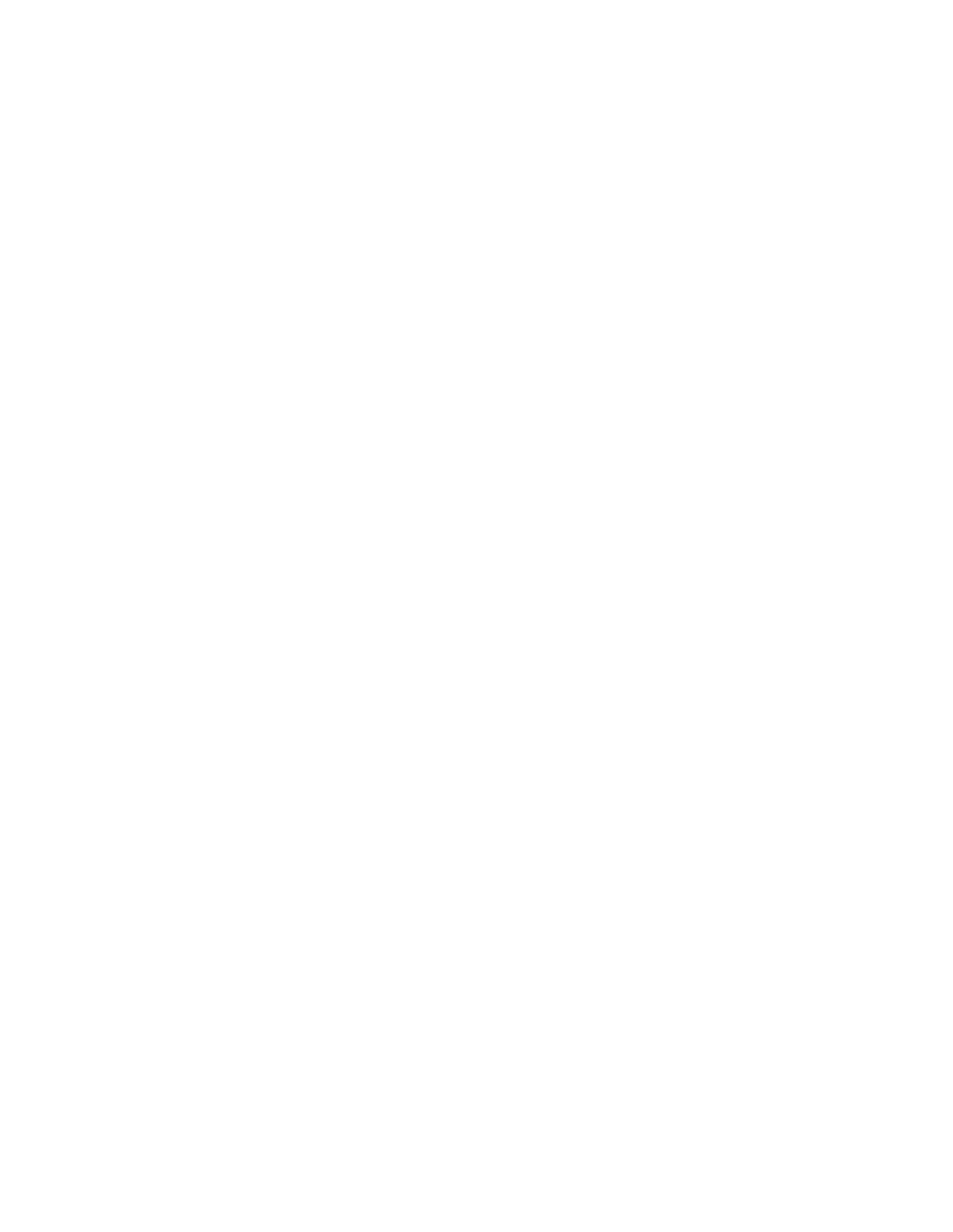#### **Florida Dept. of Environmental Regulation, Office of Coastal and Aquatic Managed Areas**

 urbanized coastal area include boating and fishing pressures, as well as loss of natural habitat through physical alterations to the system. A conceptual ecological model of the cause‐and‐effect relationships of flora and fauna to human‐induced and natural conditions within the system was developed. The model consists of ecosystem external drivers and ecological stressors, ecological attributes, and ecological effects, and presents research hypotheses, including the effects of altered volume, timing and distribution of fresh water relative to seagrasses, macroinvertebrates, salinity, fishes, nutrients, toxins, suspended solids, and dissolved organic loads that will assist in the development of a quantitative hydrodynamic model for this system.

# **9) 1. Cunningham, Brett (Jones Edmunds & Associates, Inc.)**

# **2.** *Water Body***: Bays in Sarasota County**

- *3. Model Name:* Spatially Integrated Model for Pollutant Loading Estimates
- *4. Model Type:* ??
- *5. Model Domain:* One model was developed for all of Sarasota County and another was extended into Manatee County to pick up the remainder of the Sarasota Bay watershed.
	- *a) Inshore distance: ??*
	- *b) Offshore distance: ??*
	- *c) Alongshore distance: ??*
- *6. Year of Model Development/Application:* 2005
- *7. Model Grid:* not applicable
	- *a) Grid type: ??*

 *b) Grid resolution (min, avg, max): ??*

- *8. Purpose of Model:* Pollutant loading
- *9. Simulation Period:* Seasonal and annual loading ‐ monthly for approximately 15 years in next phase
- *10. Validation with Data?:* Upcoming phase
- *11. Used for Forecasting?:* Yes, but not in the same context as most other models in this list
- *12. Comments:* Per Gary Raulerson, Sarasota Bay Estuary Program: This is a GIS‐based pollutant loading model for Sarasota County, which the SBEP extended to Anna Maria. JEA (I think with PBSJ as a sub) is doing ground‐truthing to build on the first year's work. So far the northern portion of Sarasota Bay has not been added. Work should be complete in 2007.

# **10) 1. Danish Hydraulic Inst, USGS**

## **2.** *Water Body***: Tampa Bay**

- *3. Model Name: ??*
- *4. Model Type:* finite volume, flexible mesh MIKE 3 FM, finite volume model with 3D hydrodynamic module, fine sediment transport module (MIKE 3 MT) dynamically coupled to the HD model, and ecological module based on ECOLab for Tampa Bay, FLA.
- *5. Model Domain:* covers the Tampa Bay and adjacent parts of the Mexican Gulf.
	- *a) Inshore distance: ??*
	- *b) Offshore distance: ??*
	- *c) Alongshore distance: ??*
- *6. Year of Model Development/Application: ??*
- *7. Model Grid:*
	- *a) Grid type: ??*
	- *b) Grid resolution (min, avg, max): ??*
- *8. Purpose of Model:* establish a general management tool for Tampa Bay; sediment module is being focused on describing suspended sediment transport with relation to the navigational system within the bay. The ecological module has the aim of describing possible consequences of man‐made activities on the ecosystem of the bay.
- *9. Simulation Period: ??*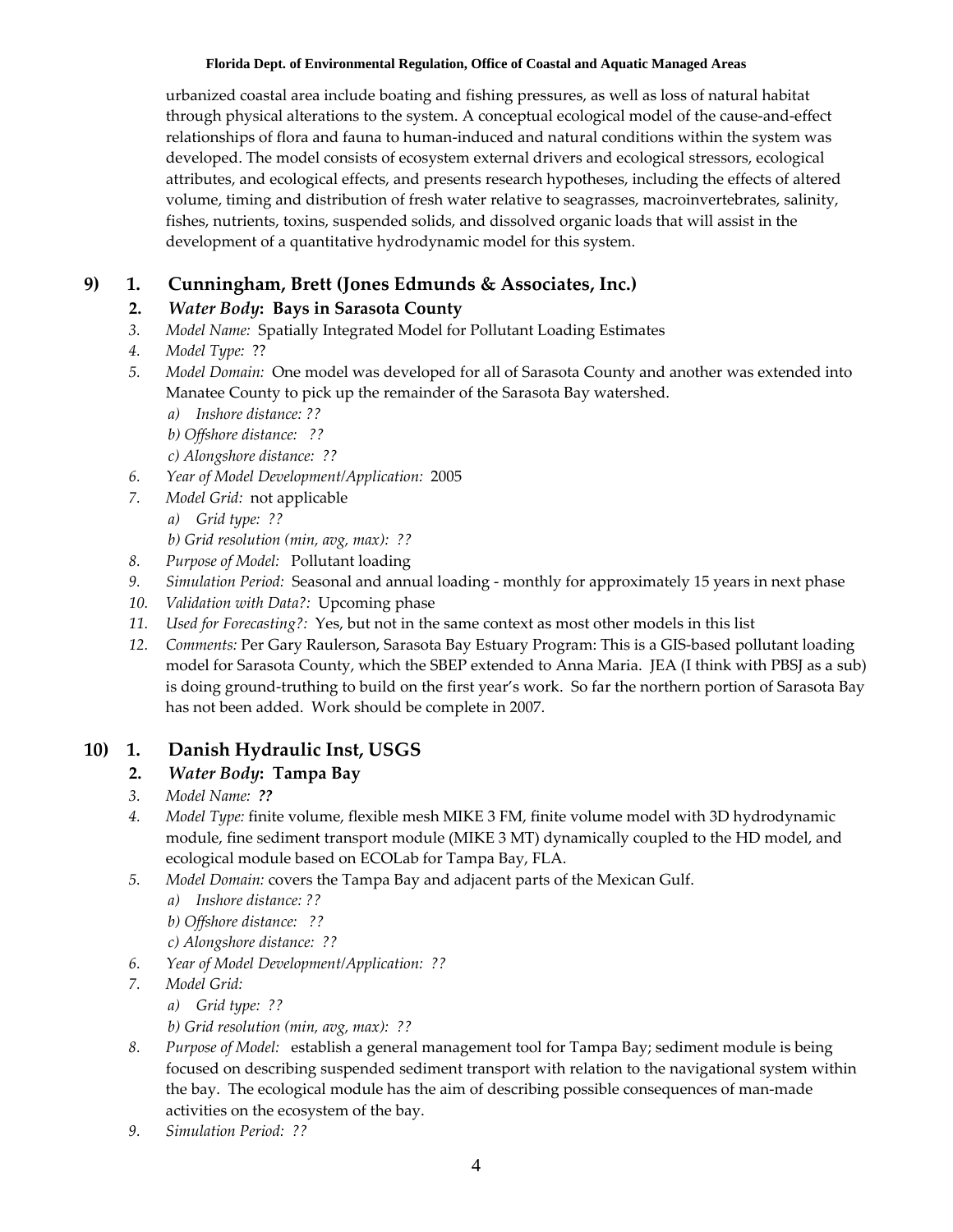#### **Inventory of Hydrodynamic and Water Quality Models for Florida Coastal and Ocean Waters – January 2007**

- *10. Validation with Data?: ??*
- *11. Used for Forecasting?: ??*
- *12. Editor's comments:* The model will be linked to a large scale Caribbean Model through boundary conditions.

## **11) 1. Driscol, Andy (Danish Hydraulic Institute)**

- **2.** *Water Body***: Tampa Bay to somewhere south of Venice jetties**
- *3. Model Name:* MikeShe
- *4. Model Type:*
- *5. Model Domain:* Tampa Bay to somewhere south of Venice Jetties and "way out in the Gulf"
	- *a) Inshore distance: ??*
	- *b) Offshore distance: ??*
	- *c) Alongshore distance: ??*
- *6. Year of Model Development/Application:* late 1999 or early 2000
- *7. Model Grid:*
	- *a) Grid type: ??*
	- *b) Grid resolution (min, avg, max): ??*
- *8. Purpose of Model:* focus was re‐opening of Midnight Pass
- *9. Simulation Period: ??*
- *10. Validation with Data?: ??*
- *11. Used for Forecasting?: ??*
- *12. Editor's comments:* Per Mike Heyl, SFWMD: used some of Peter Shengʹs tower data that was funded by EPA and SBNEP.

## **12) 1. Dynamic Solutions LLC**

## **2.** *Water Body***: Suwannee River and Estuary**

- *3. Model Name:* EFDC\_Explorer
- *4. Model Type:* EFDC Hydrodynamic and Salinity Model; 3‐D hydrodynamic and water quality model of salinity
- *5. Model Domain:*
	- *a) Inshore distance: ??*
	- *b) Offshore distance: ??*
	- *c) Alongshore distance: ??*
- *6. Year of Model Development/Application:*
- *7. Model Grid:* included 15 miles of the Suwannee River, ~28 miles of shore line and extended ~18 miles offshore into the Gulf of Mexico and Suwannee Sound.
	- *a) Grid type: ??*
	- *b) Grid resolution (min, avg, max): ??*
- *8. Purpose of Model: ??*
- *9. Simulation Period: ??*
- *10. Validation with Data?: Yes*
- *11. Used for Forecasting?: ??*
- *12. Comments:* for USGS; model was successfully calibrated to historical records of flow and salinity.

# **13) 1. Erickson, Karen (Ericson Consulting Engineers)**

- **2.** *Water Body***: Little Sarasota Bay (and maybe a little farther north and south).**
- *3. Model Name:* ??
- *4. Model Type:* circulation model
- *5. Model Domain:*
	- *a) Inshore distance:* ??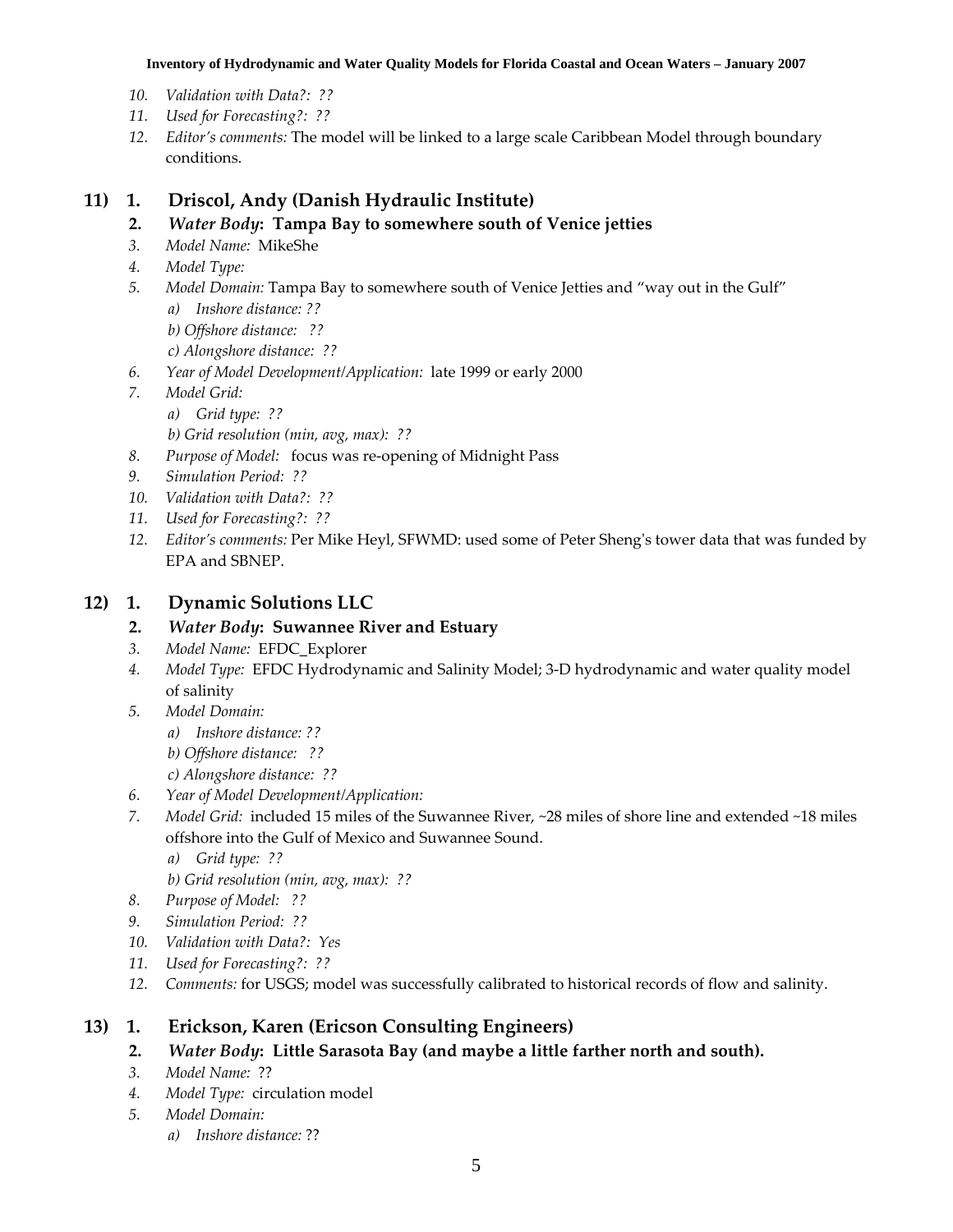*b) Offshore distance:* ??

- *c) Alongshore distance:* ??
- *6. Year of Model Development/Application:*
- *7. Model Grid:*
	- *a) Grid type:* ??
	- *b) Grid resolution (min, avg, max):* ??
- *8. Purpose of Model:* ??
- *9. Simulation Period:* ??
- *10. Validation with Data?:* ??
- *11. Used for Forecasting?:* ??
- *12. Comments:* Per Gary Raulerson, Sarasota Bay EP: part of Sarasota County's permit application to re‐ open Midnight Pass

## **14) 1. Graber (?), Hans**

#### **2.** *Water Body***: Gulf of Mexico and ??**

- *3. Model Name:* WindGen; WAM Cycle 4.2; ADCIRC coupled models
- *4. Model Type:*
- *5. Model Domain:*
	- *a) Inshore distance: ??*
	- *b) Offshore distance: ??*
	- *c) Alongshore distance: ??*
- *6. Year of Model Development/Application: ??*
- *7. Model Grid:*
	- *a) Grid type: ??*
	- *b) Grid resolution (min, avg, max):*

 A) High resolution wind fields from WindGen at 10 km grid spacing from 5 N to 54 N and 30 W to 100 W

 B) High resolution wave fields from WAM Cycle 4.2 at 20 km resolution basin wide and with nesting to 1 km resolution at select areas such as Tampa Bay for example over a grid from 5 N to 54 N and 30 W to 100 W

 C) Storm surge predictions with ADCIRC coupled to wave with grid spacing of 10ʹs km in the open ocean and 100's m near the coast covering the area 5 N to 54 N and 50 W to 100 W

- *8. Purpose of Model:* NOPP project on Hurricane Forecasting, realtime wind, wave, surge models
- *9. Simulation Period: ??*
- *10. Validation with Data?: ??*
- *11. Used for Forecasting?:* Yes
- *12. Comments:* we run in realtime the above coupled models with time steps of every 15 minutes*.*

## **15) 1. Hagen, Scott (UCF)**

#### **2.** *Water Body***: Atlantic Intracoastal Waterway (AIW)**

- *3. Model Name:* Three versions of the AIW model exist: 1) Inlet‐based; 2) Shelf‐based; 3) The full Western North Atlantic Tidal (WNAT) model domain.
- *4. Model Type:* 2D model of astronomic tides with wind/pressure forcings (including hurricane storm surge) and inflows
- *5. Model Domain:* The entire AIW for the east coast of Florida from south of Lake Worth inlet into southern Georgia and including the St. Johns River through Lake George
	- *a) Inshore distance:* ??
	- *b) Offshore distance:* ??
	- *c) Alongshore distance:* ??
- *6. Year of Model Development/Application:* 2006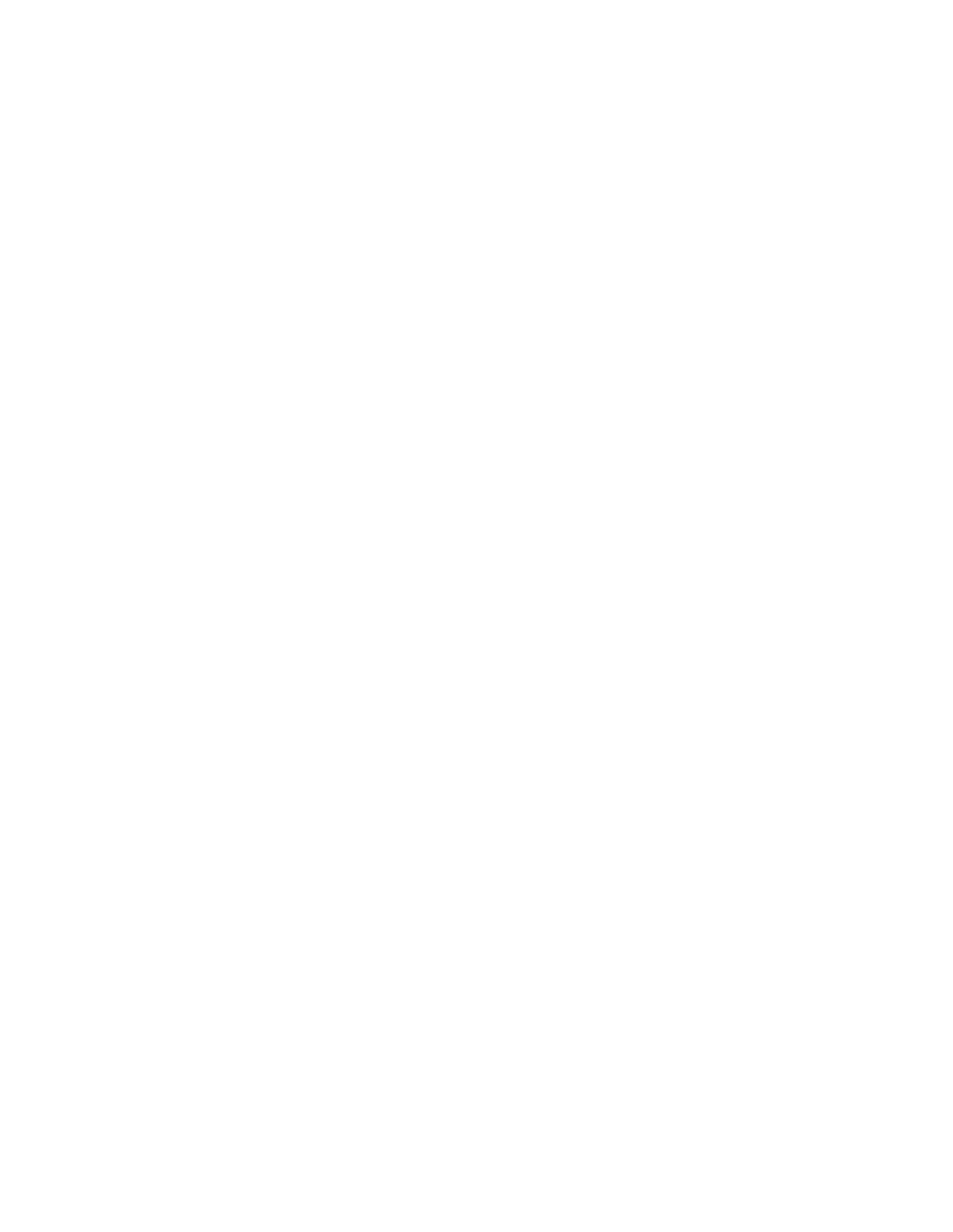#### **Inventory of Hydrodynamic and Water Quality Models for Florida Coastal and Ocean Waters – January 2007**

 The present WFS ROMS/HYCOM model evolved from previous applications of the Princeton Ocean Model (POM) with a similar regional domain. Numerous hindcast studies were published with quantitative comparisons made against available observing system data. A review of these (Weisberg et al., 2005) is available.

# **88) 1. Weisberg, Robert H., Lianyuan Zheng, Alex Barth, and Aida Alvera (USF)**

# **2.** *Water Body***: Eastern Gulf of Mexico and West Florida Shelf**

- *3. Model Name:* FVCOM
- *4. Model Type:* finite difference, 3‐D, baroclinic
- *5. Model Domain:*
	- *a) Inshore distance:* ??
	- *b) Offshore distance:* ??
	- *c) Alongshore distance:* ??
- *6. Year of Model Development/Application:* ??
- *7. Model Grid:*
	- *a) Grid type:* uses unstructured grids horizontally but solves the equations of motion by finite difference and hence is mass conserving in its 3‐D, baroclinic usage
	- *b) Grid resolution (min, avg, max):* ??
- *8. Purpose of Model:* For higher resolution over the inner shelf and the estuaries
- *9. Simulation Period:* ??
- *10. Validation with Data?:* ??
- *11. Used for Forecasting?:* ??
- *12. Comments:* This FVCOM construct also has provision for a biological sub‐model. Both the ROMS/HYCOM and the FVCOM models have provision for fully 3‐D Lagrangian particle tracking.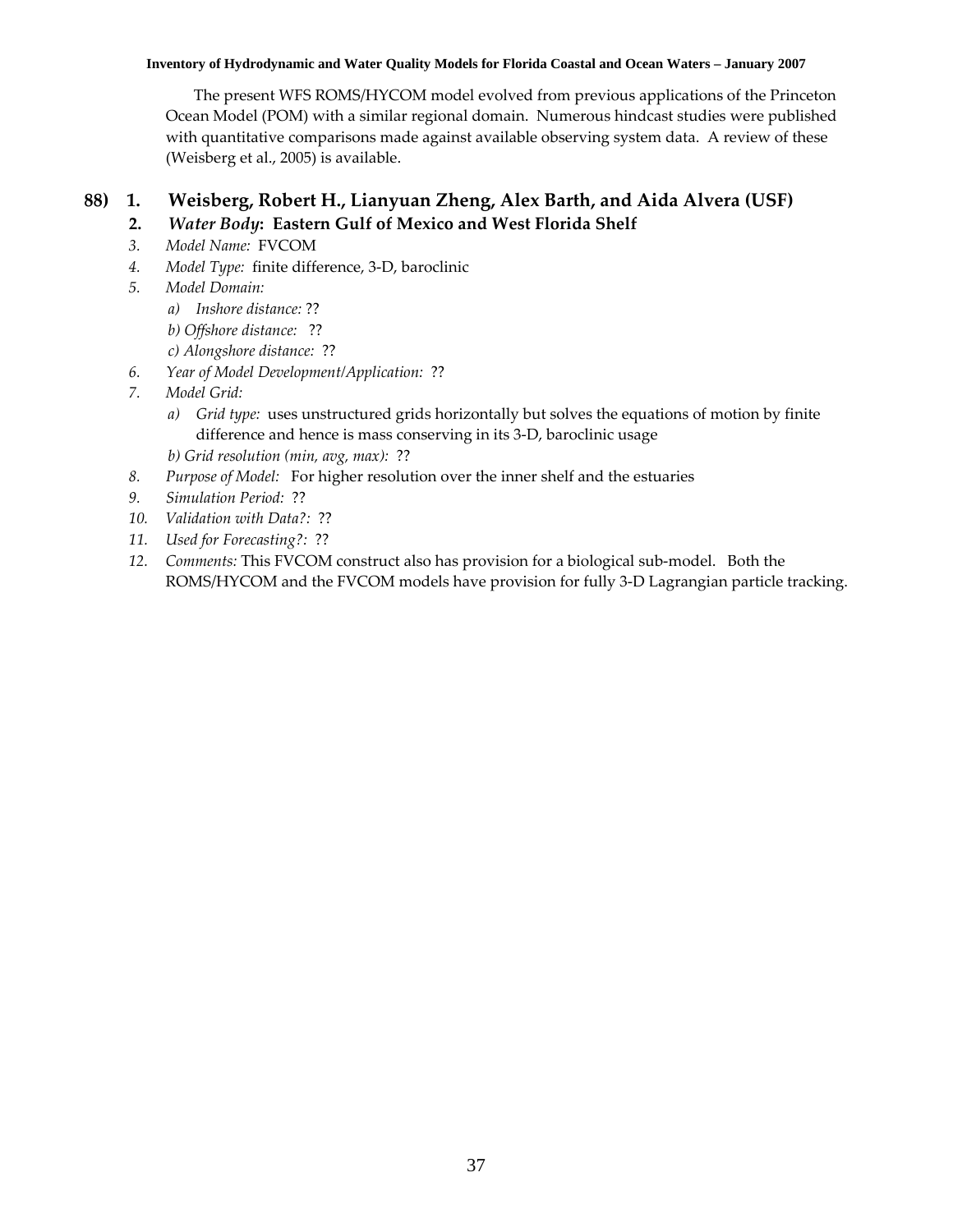#### **Contact Info as of January 2007:**

Bottcher, Del; Soil and Water Engineering Technology, Inc*.*; 3448 NW 12th Avenue, Gainesville, FL; (352) 378-7372

Chen, XinJian; Southwest Florida Water Management District; 7601 Highway 301 North; (813) 985-7481; [xinjian.chen@swfwmd.state.fl.us](mailto:xinjian.chen@swfwmd.state.fl.us) 

Christian, Dave; SJRWMD; [dchristi@sjrwmd.com](mailto:dchristi@sjrwmd.com) 

- Cunningham, Brett; Jones Edmunds & Associates; 730 NE Waldo Road. Gainesville, FL 32641-5699; [bcunningham@jea.net](mailto:bcunningham@jea.net)
- Driscoll, Andrew; DHI Water and Environment Inc.; 8 Neshaminy Interplex, Suite 219, Trevose, PA 19053 215-244-5344; [amd@dhigroup.com](mailto:amd@dhigroup.com)
- Dynamic Solutions, LLC; 322 Nancy Lynn Lane, Suite 1, Knoxville, TN 37919; (865) 212-3331, Fax: 212-3398

Edmiston, Lee; Apalachicola Nat'l Estuarine Research Reserve; [lee.edmiston@dep.state.fl.us](mailto:lee.edmiston@dep.state.fl.us)

Erickson, Karen; Ericson Consulting Engineers, [Karyn@ericksonconsultingengineers.com](mailto:Karyn@ericksonconsultingengineers.com)

Hagen, Scott; Univ. of Central Florida, Coastal Hydroscience Analysis, Modeling & Predictive Simulations Laboratory; (407) 823-3903; [shagen@mail.ucf.edu;](mailto:shagen@mail.ucf.edu) [http://champs.cecs.ucf.edu](http://champs.cecs.ucf.edu/)

Halliwell, George; UM, RSMAS; 305-421-4621; ghalliwell@rsmas.miami.edu

Harwell, Mark; NOAA; (305) 361-4157; mark.harwell@famu.edu

 Heyl, [Mike;](mailto:Mike;) Southwest Florida Water Management District (SWFWMD); (813) 985-7481 ext. 2211; [Mike.Heyl@watermatters.org](mailto:Mike.Heyl@watermatters.org)

Huang, Wenrui; FAMU-FSU College of Engineering; whuang@eng.fsu.edu

 Janicki, Tony; Janicki Environmental, 1155 Eden Isle Drive. St. Petersburg, FL 33704, (727) 895-7722; [tjanicki@janickienvironmental.com](mailto:tjanicki@janickienvironmental.com) 

Kourafalou, Villy; University of Miami, (305) 421-4905; [vkourafalou@rsmas.miami.edu](mailto:vkourafalou@rsmas.miami.edu)

Luther, Mark; Univ. of South Florida; (727) 553-1528; [luther@marine.usf.edu](mailto:luther@marine.usf.edu)

 International Institute of Technology and Management, 266 Doi Can Str., Ba Dinh, Hanoi, Viet Nam; Ly, L. N.; Applied Science International, 5305-31 Av Ct, Moline, IL 61265 United States; [le\\_ASI@yahoo.com](mailto:le_ASI@yahoo.com) 

Madden, Chris; South Florida Water Management District (SFWMD), (561) 686-8800 Ext. 4647; [chris.madden@sfwmd.gov](mailto:chris.madden@sfwmd.gov)

- McDonald, Amanda; South Florida Water Management District (SFWMD); amanda.mcdonald@sfwmd.gov
- Mooers, Chris; Univ. Miami, RSMAS; (305) 421-4088, 4160; [cmooers@rsmas.miami.edu](mailto:cmooers@rsmas.miami.edu)
- Morey, Steven; Florida State Univ., Dept. of Oceanography, Center for Ocean-Atmospheric Prediction Studies, 2035 E. Paul Dirac Drive - Suite 200, Tallahassee, FL 32310; 850-644-0345; [morey@coaps.fsu.edu](mailto:morey@coaps.fsu.edu)

Moustaffa, Zaki; South Florida Water Management District (SFWMD), (561) 753-2471; [moustafa@sfwmd.gov](mailto:moustafa@sfwmd.gov)

Pratt; U.S. Army Corps of Engineers; [Thad.C.Pratt@erdc.usace.army.mil;](mailto:Thad.C.Pratt@erdc.usace.army.mil) <http://chl.erdc.usace.army.mil/chl.aspx?p=s&a=Projects;169>

Sheng, Peter; Univ. of Florida; (352) 392-9537 ext: 1521; pete@coastal.ufl.edu

- Solo-Gabriele, Helena; Univ. of Miami, RSMAS/AMP;
- Stewart, Joe; St. Johns River Water Management District (SJRWMD);
- Sucsy, Pete; St. Johns River Water Management District (SJRWMD); phone: (305) 361-4300, cell: (305) 905-9666
- Taylor Engineering; 9000 Cypress Green Dr., Suite 200, Jacksonville, Florida 32256, Tel. (904) 731 7040, Fax (904) 731 9847

Walsh, John, Univ. of South Florida; (727) 553-1164; jwalsh@marine.usf.edu

Walton, Ray, West Consultants; [rwalton@westconsultants.com](mailto:rwalton@westconsultants.com)